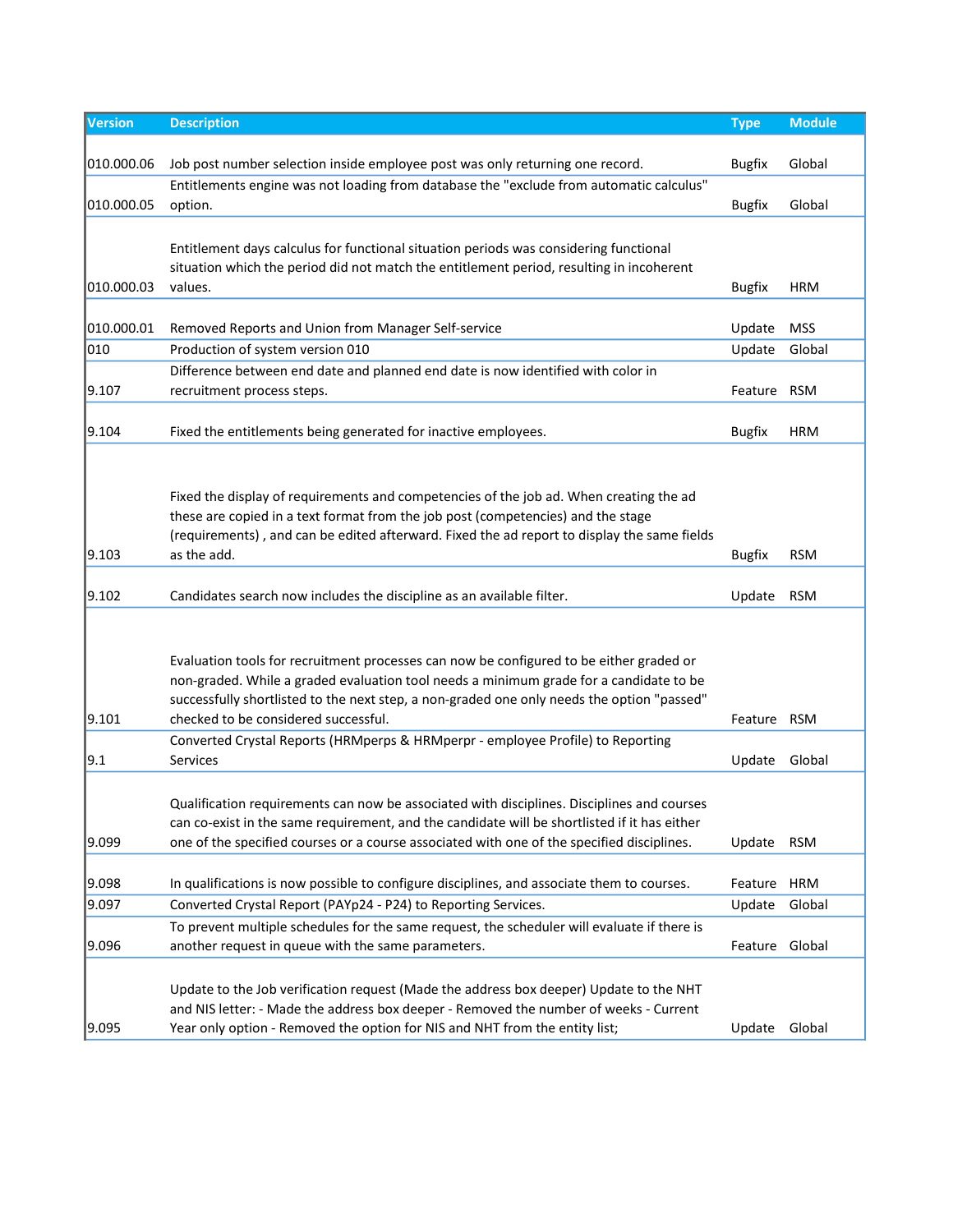|       | Letters update: - Logo removed; - NHT/NIS: 'Gross Salary' field to show the value per payslip,<br>which is taxable gross ; - NHT/NIS: The default address will be already populated as the<br>relevant head office address for those 2 organisations, but it will be possible to overwrite if<br>desired. - Created under the MDA a specific number to be used in the letters. If populated it<br>will use this number vs the mda; - wherever the date appears the format shall be Month DD,<br>YYYY, eg February 2, 2021 - New generic type for Change Reasons - Qualification Increment -<br>review of letters spacing - All mentions to positions where changed to display the job post<br>name - Extension of acting and confirmation wording - Promotion letter added a space |               |            |
|-------|------------------------------------------------------------------------------------------------------------------------------------------------------------------------------------------------------------------------------------------------------------------------------------------------------------------------------------------------------------------------------------------------------------------------------------------------------------------------------------------------------------------------------------------------------------------------------------------------------------------------------------------------------------------------------------------------------------------------------------------------------------------------------------|---------------|------------|
| 9.094 | before the text "Your current salary ()                                                                                                                                                                                                                                                                                                                                                                                                                                                                                                                                                                                                                                                                                                                                            | Update        | Global     |
| 9.092 | Approved leave requests now associate to the next available pay cycle, as long as it's after<br>the leave start date.                                                                                                                                                                                                                                                                                                                                                                                                                                                                                                                                                                                                                                                              | Update        | ESS        |
| 9.091 | Managers now have the ability to reject multiple rejects along side the multiple approval.                                                                                                                                                                                                                                                                                                                                                                                                                                                                                                                                                                                                                                                                                         | Feature       | <b>MSS</b> |
| 9.09  | All requests menu approve/reject buttons are removed from form when the request is<br>either in process, or it has already been approved/rejected.                                                                                                                                                                                                                                                                                                                                                                                                                                                                                                                                                                                                                                 | Update        | <b>HRM</b> |
| 9.089 | Added new fields in the Job post and advertisement. These can be configured in the job post<br>under configurations and some will be displayed in the ad on the job board. (Ad Report was<br>not yet modified as of 009.089) Removed the Expiration and Published dates from the ad, to<br>prevent when the ad is created to be displayed.                                                                                                                                                                                                                                                                                                                                                                                                                                         | Feature       | RSM        |
| 9.088 | New tab in the Recruitment Processes - "Process" to include the static info/details about the<br>process such as responsible, description and the General notes fields. Added strategies for<br>candidate selection and advertisement for the recruitment processes to this new tab, and<br>also under the configuration menu.                                                                                                                                                                                                                                                                                                                                                                                                                                                     | Feature RSM   |            |
|       | Menu labels were revisited in terms of caps. e.g. Functional situations is now Functional                                                                                                                                                                                                                                                                                                                                                                                                                                                                                                                                                                                                                                                                                          |               |            |
| 9.087 | Situations.                                                                                                                                                                                                                                                                                                                                                                                                                                                                                                                                                                                                                                                                                                                                                                        | Update        | Global     |
| 9.086 | Tables and lists will have a horizontal scroll if the number of columns and records do not fit<br>the screen.                                                                                                                                                                                                                                                                                                                                                                                                                                                                                                                                                                                                                                                                      | Update        | Global     |
| 9.085 | Enabled filters and export in all employee tabs lists.                                                                                                                                                                                                                                                                                                                                                                                                                                                                                                                                                                                                                                                                                                                             | Update        | Global     |
| 9.084 | New "Confirmation" generic type for functional situations change reason.                                                                                                                                                                                                                                                                                                                                                                                                                                                                                                                                                                                                                                                                                                           | Update        | <b>HRM</b> |
| 9.083 | Added multiple factor search to candidates, under the menu Candidates.                                                                                                                                                                                                                                                                                                                                                                                                                                                                                                                                                                                                                                                                                                             | Feature       | <b>RSM</b> |
| 9.082 | Change the creation of employees from the recruitment module. There are now 3 options: 1<br>- The candidate does not exist as an employee, so both the person and the employee record<br>will be created; 2 - The candidate exists as an employee, but is going to be employed for<br>another entity - only the new employee record is going to be created; 3 - The candidate<br>exists as an employee and is changing jobs within the same MDA, the existing employee<br>record is updated with the new job info. Also added on the job post number associated with<br>the recruitment process the status for the occupation of the post.                                                                                                                                         | Update        | <b>RSM</b> |
|       | Onboarding configuration and association with the recruitment process is now available. To<br>start the onboarding process you will need to send a message with Type = Onboarding.                                                                                                                                                                                                                                                                                                                                                                                                                                                                                                                                                                                                 |               |            |
| 9.081 | Candidates will see an onboarding menu option on the job board.                                                                                                                                                                                                                                                                                                                                                                                                                                                                                                                                                                                                                                                                                                                    | Feature       | <b>RSM</b> |
| 9.08  | Approval list now has a button to view the request details before approval.                                                                                                                                                                                                                                                                                                                                                                                                                                                                                                                                                                                                                                                                                                        | <b>Bugfix</b> | <b>MSS</b> |
| 9.079 | New report letters available: - Employee Contributions; - Resignation Acceptance; -<br>Employment Verification; - Extension of Probation; - Confirmation; - Transfer; - Secondment;<br>- Qualifications increments; - Promotions; - Acting; - Acting other; - Extension of acting;                                                                                                                                                                                                                                                                                                                                                                                                                                                                                                 | Update        | <b>HRM</b> |

ı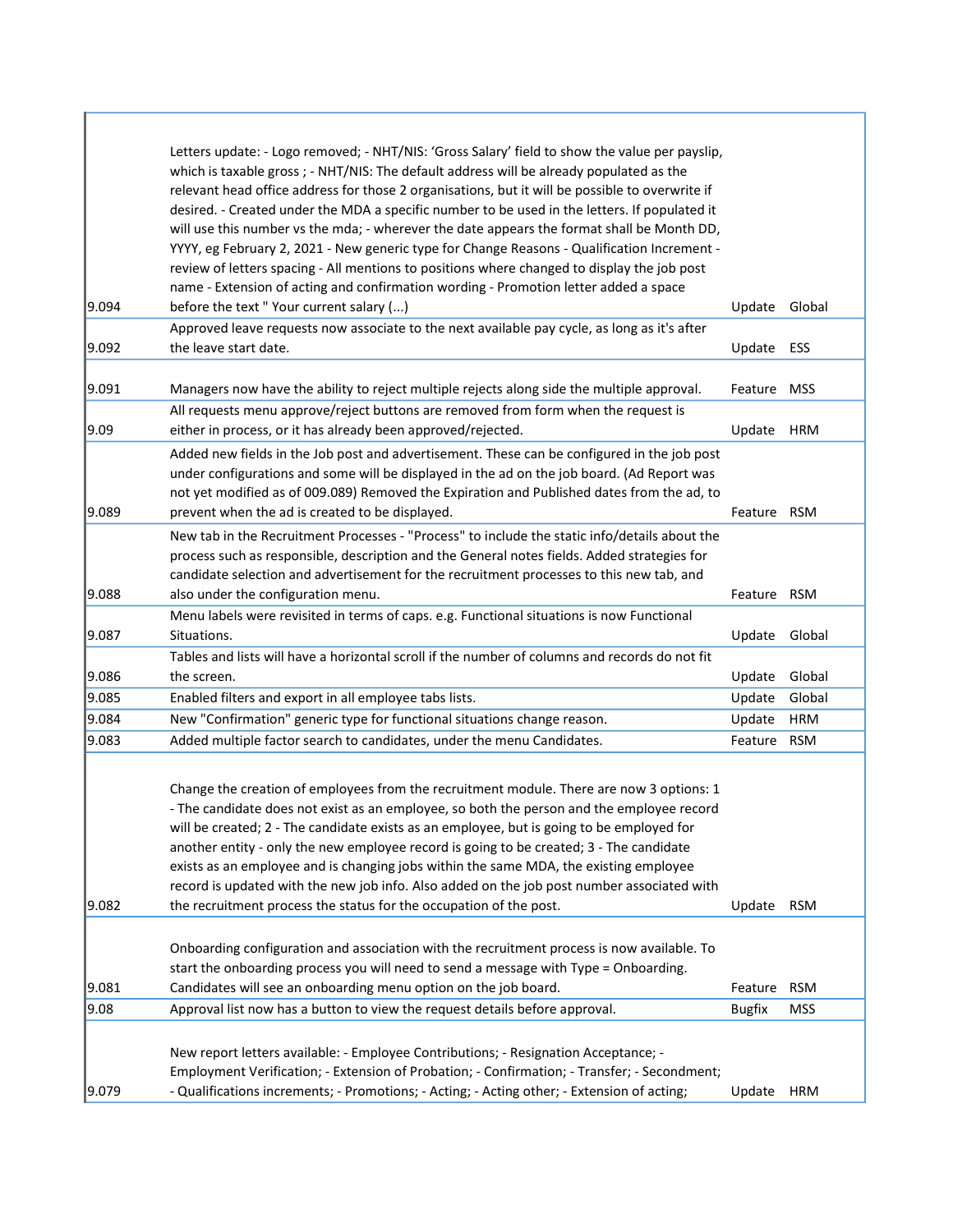| 9.078 | New change reason generic types "probation" and "probation extension" for functional<br>situations. These will be used in the new letters of probation and probation extension.                     | Update         | <b>HRM</b> |
|-------|-----------------------------------------------------------------------------------------------------------------------------------------------------------------------------------------------------|----------------|------------|
| 9.077 | Send questionnaires through messages                                                                                                                                                                | Feature        | <b>RSM</b> |
|       | Recruitment process templates are now available for configuration, and selection when                                                                                                               |                |            |
| 9.076 | creating a new process.                                                                                                                                                                             | Feature RSM    |            |
|       | Restricted appeal to a configurable interval after a candidate is submitted to a evaluation                                                                                                         |                |            |
| 9.075 | tool.                                                                                                                                                                                               | Feature RSM    |            |
|       | New entity "stage" can be associated to a recruitment process step. Recruitment process                                                                                                             |                |            |
| 9.072 | had the information regarding the current stage (from the current step).                                                                                                                            | Feature RSM    |            |
|       | Converted recruitment process stages into steps. New entity to pre-define steps that are                                                                                                            |                |            |
| 9.071 | associated with the recruitment process.                                                                                                                                                            | Feature        | <b>RSM</b> |
|       | Crystal Reports viewer was discontinued. Added support for Crystal Reports format choice                                                                                                            |                |            |
| 9.07  | before issuing the report.                                                                                                                                                                          | Update         | Global     |
|       | Added new configuration to the job board to display a warning message when creating a                                                                                                               |                |            |
| 9.069 | new application. Updated application status ' names.                                                                                                                                                | Update         | <b>RSM</b> |
|       |                                                                                                                                                                                                     |                |            |
|       | When sending a interview message, the system will create and send an ICS attachment via                                                                                                             |                |            |
| 9.068 | email to the evaluator and each of the recipients, one email per recipient.                                                                                                                         | Feature        | <b>RSM</b> |
|       | Added expiration date to the draft applications. Added new task to delete expired draft                                                                                                             |                |            |
| 9.067 | applications;                                                                                                                                                                                       | Feature        | <b>RSM</b> |
| 9.066 | New option to download every attachment associated with a process stage evaluation tool,<br>into a single zip file.                                                                                 | Feature Global |            |
|       | New option inside MDA configurations to set which MDAs are represented in the "Entities"                                                                                                            |                |            |
| 9.065 | menu inside eJobs website.                                                                                                                                                                          | Feature        | Global     |
| 9.063 | Added messages to the recruitment process                                                                                                                                                           | Feature        | <b>RSM</b> |
|       | Automatic propagation of evaluation tools from stage to candidate when a new tool is                                                                                                                |                |            |
| 9.062 | created or a new candidate is inserted                                                                                                                                                              | Feature        | Global     |
|       | Attachments in stage evaluation tool, with automatic inheritance from the evaluation tool                                                                                                           |                |            |
| 9.061 | definition attachments                                                                                                                                                                              | Feature Global |            |
|       | Job board candidate has a new mandatory field to indicate if he/she currently has a job in                                                                                                          |                |            |
| 9.06  | the public sector.                                                                                                                                                                                  | Update         | Global     |
|       | The recruitment process can now configure its ad availability in 3 different options: wider                                                                                                         |                |            |
|       | Public, Public Sector, and MDA. Job ads on the job board website are shown according to                                                                                                             |                |            |
| 9.059 | the availability defined, for the candidate visibility.                                                                                                                                             | Feature Global |            |
|       |                                                                                                                                                                                                     |                |            |
| 9.058 | Invalid URL access to website redirect to homepage instead of showing error message.                                                                                                                | Feature Global |            |
|       |                                                                                                                                                                                                     |                |            |
| 9.05  | Added new type of request to the system: NHT + NIS letter, and corresponding report letter. Feature HRM<br>A new type of step in the workflow configuration with the email option. Integration with |                |            |
| 9.049 | GOJ CASE Management System.                                                                                                                                                                         | Feature        | <b>HRM</b> |
| 9.048 | Added new type of request to the system: General Query.                                                                                                                                             | Feature        | HRM        |
|       |                                                                                                                                                                                                     |                |            |
| 9.047 | Added new type of requests to the system: Job verification, and corresponding report letter. Feature HRM                                                                                            |                |            |
|       | Employee login can now access to job board website with same credentials, and view its                                                                                                              |                |            |
| 9.046 | candidate profile with the same information as its employee record.                                                                                                                                 | Feature Global |            |
|       | Employee data records access role created for view (additional tabs for the Shared Services                                                                                                         |                |            |
| 9.045 | new user access role)                                                                                                                                                                               | Feature Global |            |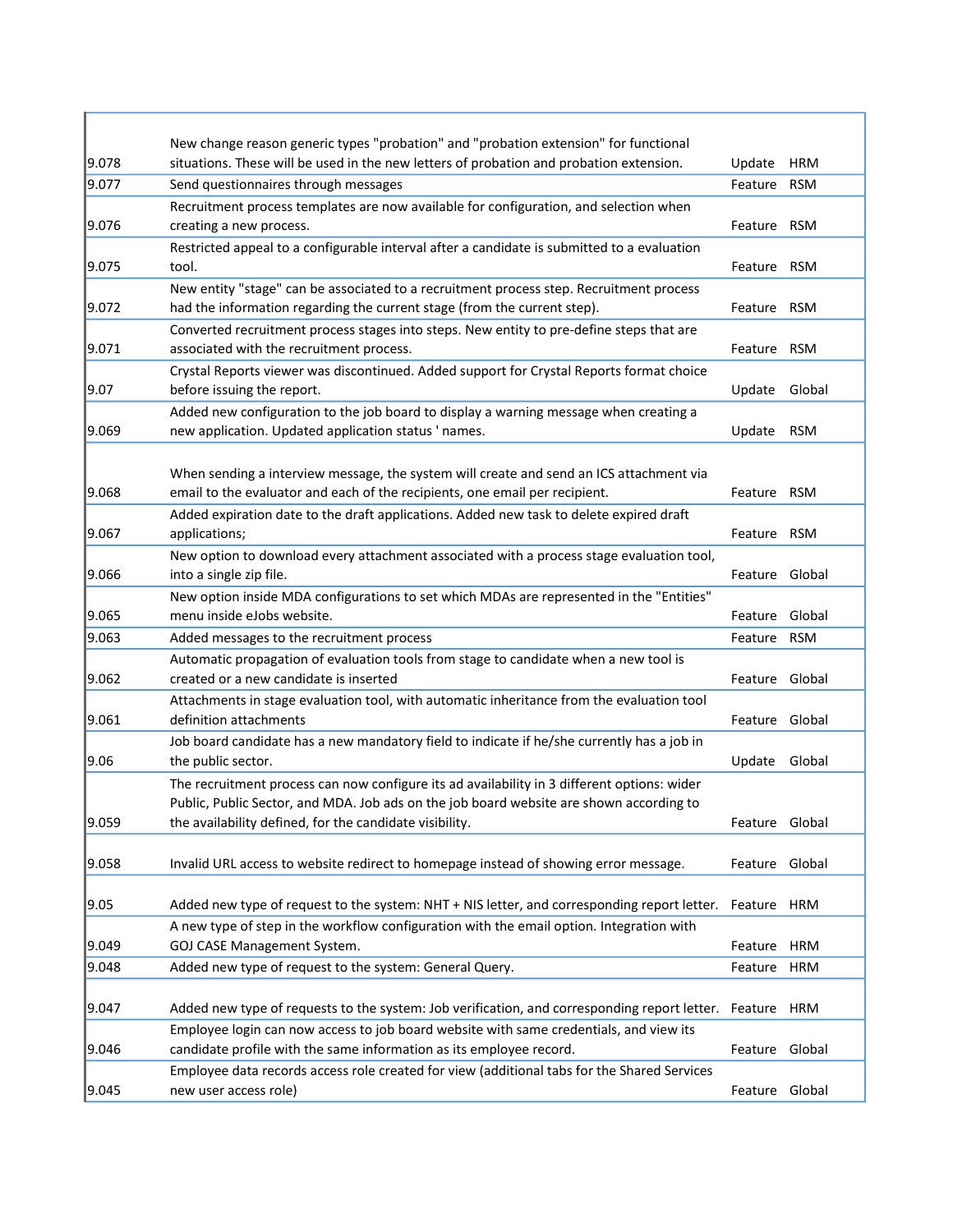| 9.044 | Disciplinary records access role created for both edition or view.                                                                                                                  | Feature       | Global     |
|-------|-------------------------------------------------------------------------------------------------------------------------------------------------------------------------------------|---------------|------------|
| 9.043 | Medical records access role created for both edition or view.                                                                                                                       | Feature       | Global     |
|       | Entitlement configurations are no longer associated with a year, instead, the years are setup                                                                                       |               |            |
| 9.041 | inside a continuous configuration for entitlements.                                                                                                                                 | Feature       | <b>HRM</b> |
| 9.04  | New pensioner application created                                                                                                                                                   | Feature       | <b>HRM</b> |
|       | Added multiple trips to the subsistence, mileage and meal requests; Migrated the respective                                                                                         |               |            |
| 9.039 | km/value to that table;                                                                                                                                                             | Feature       | PAY        |
|       | Changed text of notifications that come from requests' processing; Now Manager SS                                                                                                   |               |            |
|       | notifications only show the notifications for the employees under the currently logged user;                                                                                        |               |            |
|       | Now Employee SS notifications to only show notifications about the currently logged user;                                                                                           |               |            |
|       | Added button, when possible, to the notification to navigate to the request's form either in                                                                                        |               |            |
| 9.038 | the employee or the Manager SS;                                                                                                                                                     | Feature       | <b>MSS</b> |
|       | The Functional situation in which the change reason is "retro-active payment" will not be                                                                                           |               |            |
|       | taken into account when performing the entitlement calculus. In order for this validation to                                                                                        |               |            |
|       | work, the generic type "retro-active payment" must be defined in the configurations -                                                                                               |               |            |
| 9.037 | Change reasons.                                                                                                                                                                     | Feature HRM   |            |
|       | When creating or updating functional situations, the entry date will be validated: if the                                                                                           |               |            |
|       | previous non-acting functional situation does not have a separation date, then the current                                                                                          |               |            |
| 9.036 | situation cannot have a different entry date.                                                                                                                                       | Feature HRM   |            |
|       |                                                                                                                                                                                     |               |            |
|       | Added new medical attachments zone to the Employees form which can only be accessed if                                                                                              |               |            |
| 9.033 | the user is either a SysAdmin or has a special role - Medical Attachment Access.                                                                                                    | Feature HRM   |            |
|       | Partitioned the Years of Service according to the periods in which an employee is working in                                                                                        |               | HRM        |
| 9.032 | a given MDA.                                                                                                                                                                        | Feature       |            |
| 9.031 | Added configurations to the MDA so that it is possible to determine a minimum and<br>maximum duration for a leave type;                                                             | Feature HRM   |            |
|       | Added warning about the number of maternity leaves for each year to the MSS, HRM, and                                                                                               |               |            |
| 9.03  | PAY. Added possibility of associating a specific gender with a leave.                                                                                                               | Update        | <b>HRM</b> |
|       | Fixed the process to calculate the years of service so that leaves or functional situations                                                                                         |               |            |
|       | which are flagged to not be included for the years of service are not used; Show decimal                                                                                            |               |            |
| 9.029 | places in the years of service;                                                                                                                                                     | Update        | <b>HRM</b> |
|       |                                                                                                                                                                                     |               |            |
|       |                                                                                                                                                                                     |               |            |
|       | When configuring entitlement effects it is now possible to specify a value for the limit of                                                                                         |               |            |
|       | days before an absence of a given leave will impact the employees' entitlements. Each                                                                                               |               |            |
|       | entitlement effect is configured per MDA and each one has a different limit value. Now<br>every movement has a type associated with it which is displayed in the table when viewing |               |            |
|       | one of the employee's entitlements. There are two possible types: "Entitlement Effects",                                                                                            |               |            |
|       | which are movements created because of the side effects referred in the previous point, and                                                                                         |               |            |
| 9.028 | "Leave", which are all the other cases.                                                                                                                                             | Feature       | <b>HRM</b> |
|       |                                                                                                                                                                                     |               |            |
| 9.027 | Fixed the mismatch between the view and edit modes when viewing a functional situation                                                                                              | <b>Bugfix</b> | <b>HRM</b> |
|       | Added to the Employee SS and to the Human Resources Module a field both in the request's                                                                                            |               |            |
|       | menus and in the forms themselves to show the entities which are responsible for                                                                                                    |               |            |
| 9.026 | advancing that request in the defined flow.                                                                                                                                         | Feature       | <b>HRM</b> |
|       | Added possibility for MDA to configure specific people for specific tasks, namely people to                                                                                         |               |            |
| 9.025 | be notified when a process needs to be approved.                                                                                                                                    | Update        | <b>HRM</b> |
| 9.024 | Fixed a cause for requests to appear without any status associated with it.                                                                                                         | <b>Bugfix</b> | ESS        |
| 9.023 | New website layout for PAY (Payroll) module.                                                                                                                                        | Update        | PAY        |